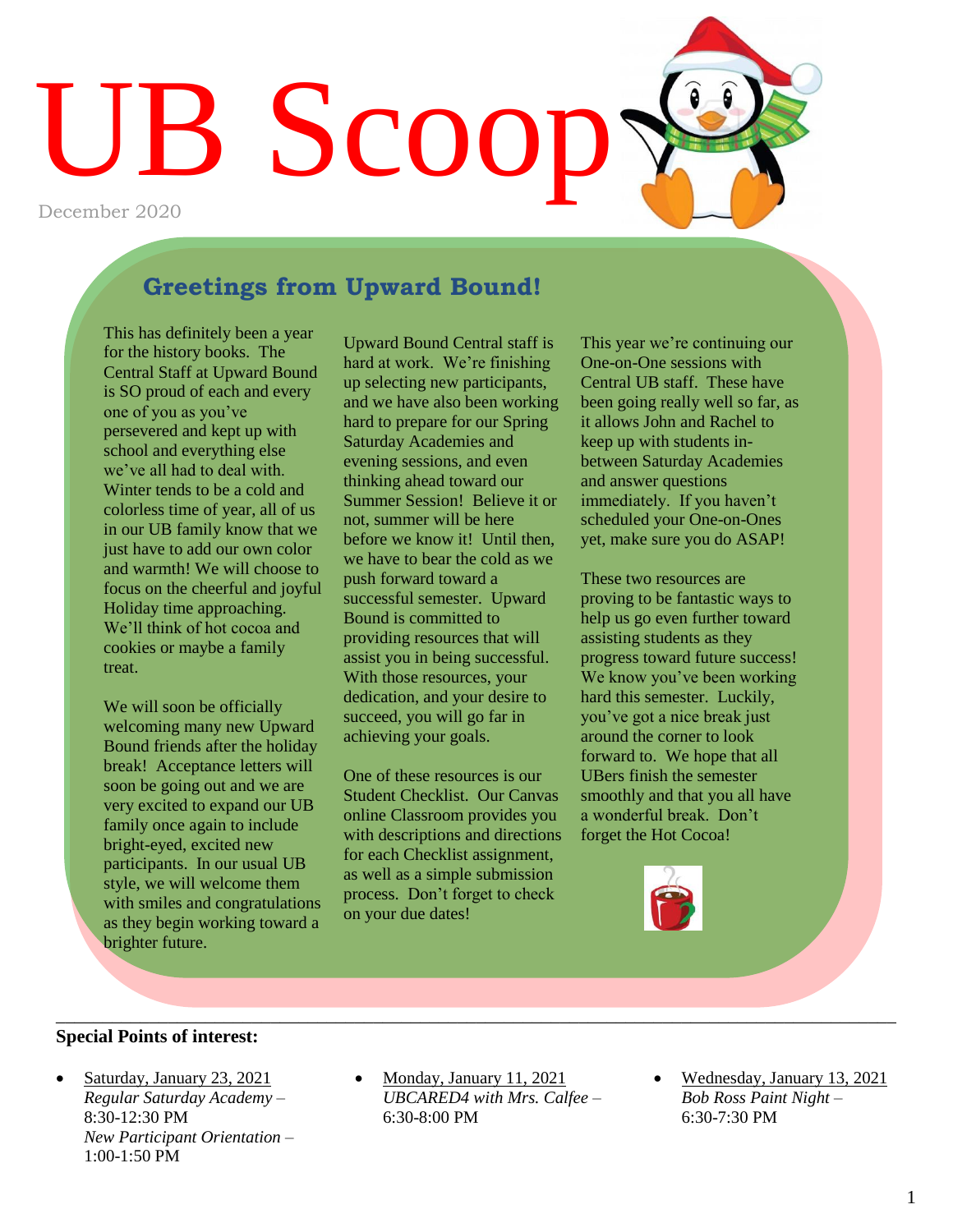#### In this Issue:

| <b>Spring Virtual</b><br><b>Upward Bound</b> | 2 |
|----------------------------------------------|---|
| 2021 UB Summer<br><b>T-Shirt Contest</b>     |   |
| <b>Job Shadow/Work Study</b>                 | 3 |
| <b>Important Dates</b>                       | 4 |
| <b>New Student Orientation</b>               | 4 |
|                                              |   |

#### **2021 Spring Virtual Upward Bound**

In light of the continuing Covid-19 pandemic, Upward Bound is continuing in a virtual format through the Spring semester. We will continue to have Saturday Academies and all evening activities via Zoom. This format has been working really well to keep us all connected and engaged.

Due to the continuation of Upward Bound remaining physically distant and not being able to gather together in-person, we have been approved to provide you with larger stipends and a meal voucher for attending each Saturday Academy! Each time you attend a Saturday Academy, you will earn a \$50 stipend AND a \$20 meal voucher (since we normally provide food for you). How awesome is that?!

Upward Bound is also holding multiple evening activities on Zoom throughout each month, and you will earn a \$10 stipend and a \$20 meal voucher for attending each of these activities. If you are unable to attend due to an excused absence (a school-related activity), you are still able to receive your stipend. This goes for Saturday Academies and ALL evening activities.

We know that it can be hard to make all ends meet during the pandemic, with school, family, work, and other obligations, so this is Upward Bound's way of continuing to assist you academically, while providing you a bit of income to help along the way. All activities will have a Zoom link, which will be sent out to your Northwest email. If you are having trouble accessing your Northwest email, please visit this site to reset your password: <https://nwpass.nwmissouri.edu/pm/> . If you do not remember your username (S#), please reach out to John or Rachel for assistance.

All events you attend will also earn you UB Bucks. These are figurative dollars (kind of like "points") that you will be able to use at an Auction in the Spring for awesome TRIO swag and other items. Basically, you earn Bucks and then trade them for real things! Not little things like pencil erasers, but jackets, speakers, etc.! All of this just to be active with Upward Bound! I don't know of many opportunities that pay so well.  $\sim$ 

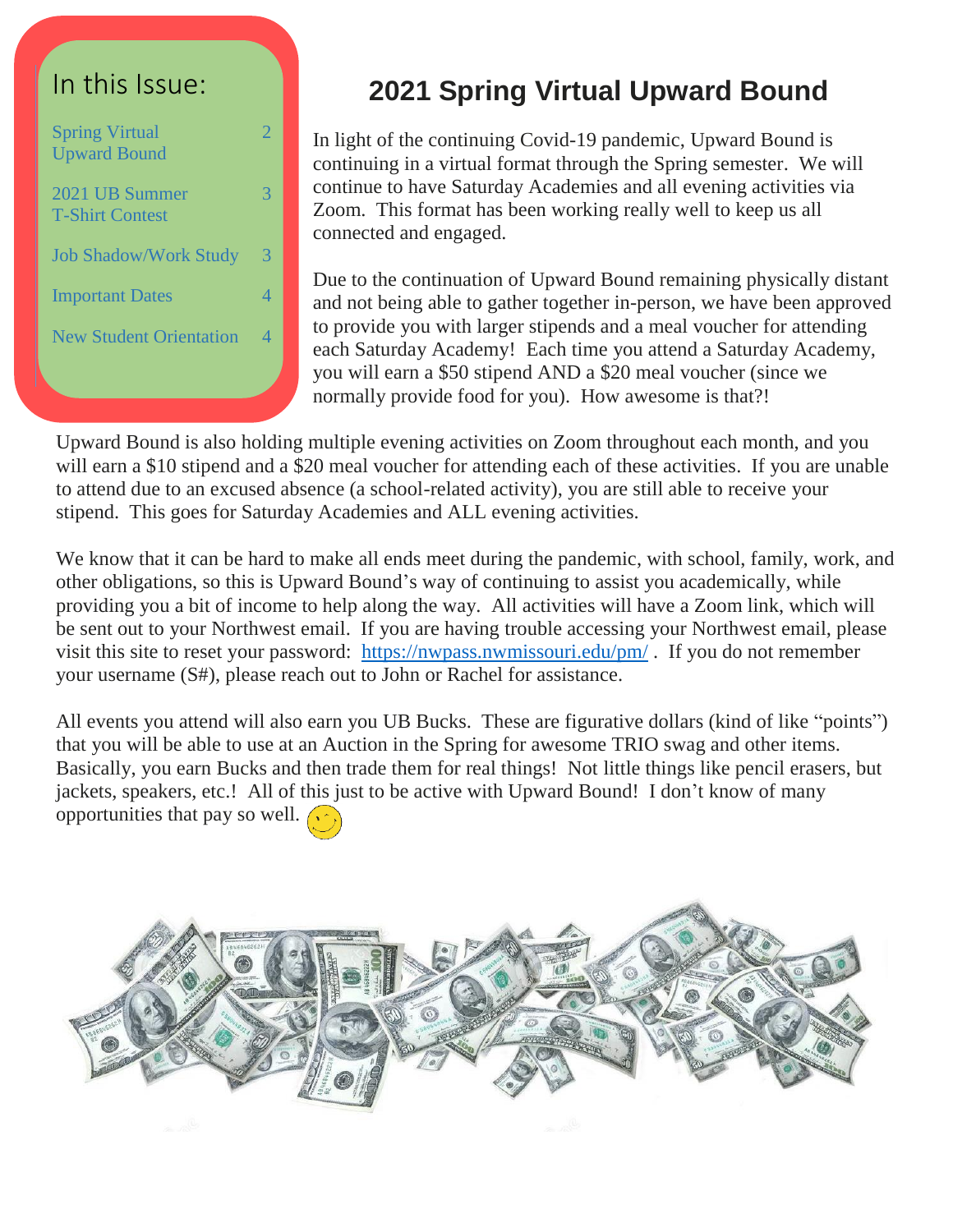## 2021 T-Shirt DESIGN CONTEST

The Winner Receives **\$50**!!!

#### Deadline to submit entries is **Saturday, February 27**.

- The design must be a maximum of 3 colors and must be for one side of a shirt.
- Screen Print Only.
- Design entries must be submitted in JPEG format only (no hand drawings accepted).
- Voting will take place within the month of March.
- Winning design will be announced March 27 at our Saturday Academy.

UB

If you have questions, please contact John or Rachel.

#### Job-Shadow/Work-Study Summer 2021

\*\*\*Format for Summer 2021 Job Shadow and Work Study to be determined

Sophomores, Juniors, and Seniors that have participated in at least one summer session are eligible to apply for a Job-Shadow or Work-Study experience during our 2021 Summer Session.

Applications are on the UB Website. The due date to submit applications is **February 27, 2021**. Contact Rachel with any questions.